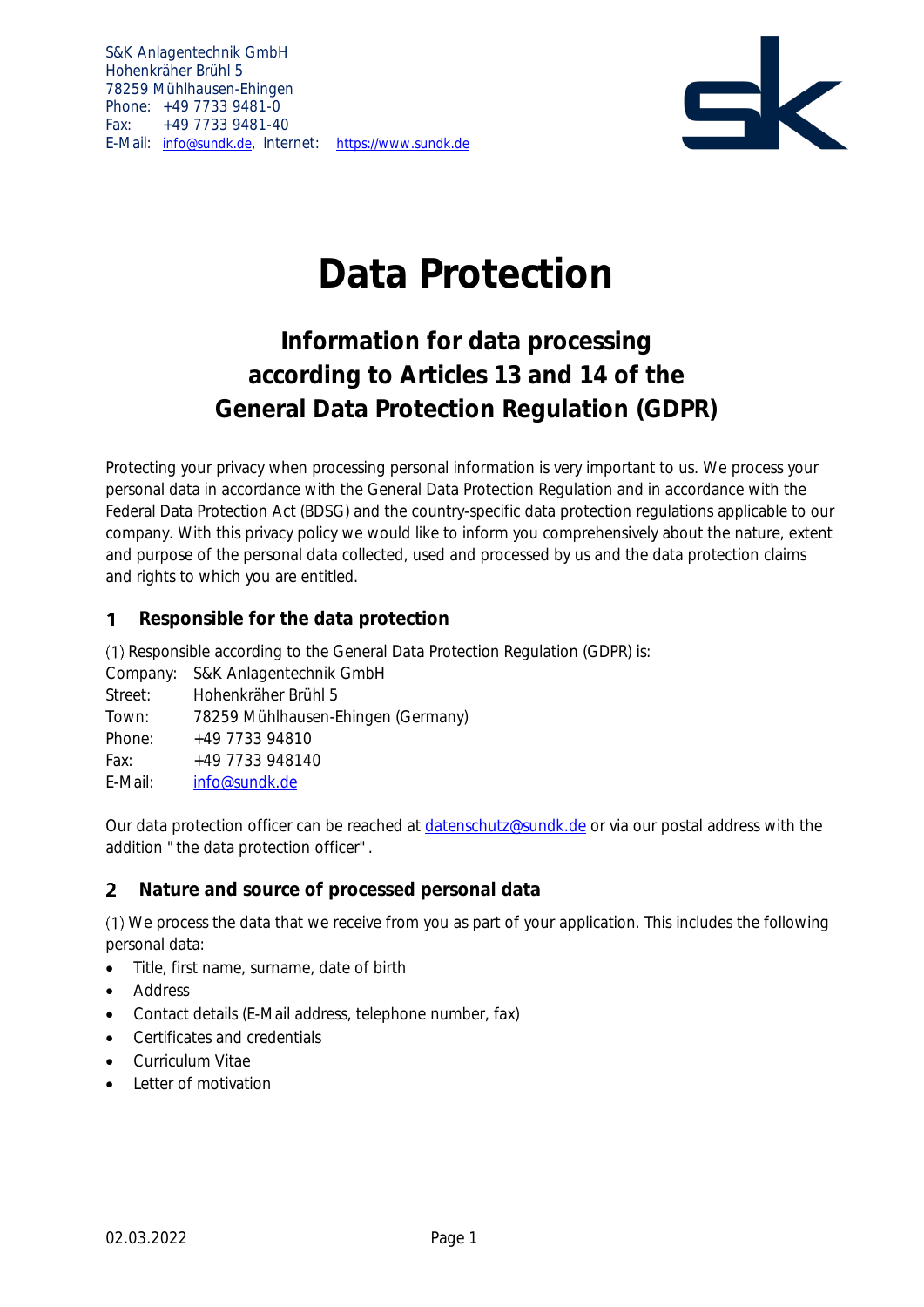

#### $\overline{\mathbf{3}}$ **Purposes and legal basis of data processing**

Your application data will be processed exclusively for the purpose of processing the application procedure. The processing can also be done electronically if you send us your application documents electronically (e.g. via our homepage).

#### **Who processes your data?** 4

Your personal data are accessible to the personnel managers and in individual cases made available to the responsible team leaders of S&K Anlagentechnik GmbH.

Furthermore, in the case of legal obligation or legal action, courts and authorities as well as external auditors may be recipients of your data.

#### 5 **When and how long do we save your data?**

When concluding an employment contract with you, we save your application documents for the purpose of processing the employment relationship. In doing so, we always observe the applicable regulations.

(2) If no contract of employment is concluded, and if the cancellation does not conflict with any other justified interests, we will delete the submitted application data three months after the announcement of the rejection decision. Other legitimate interest may be e.g. from a burden of proof in proceedings under the General Equal Treatment Act (AGG).

If you are interested in our keeping your application data (to offer you alternative vacancies if necessary), you can prevent the deletion by actively sending us your consent to the storage. You can revoke this consent at any time.

Furthermore, if we cannot offer you employment at short notice but are considering employment at a later date, we will obtain your consent to the longer term storage of your application (up to a maximum of one year).

Legal basis for the storage is then your consent. You can revoke this consent at any time.

#### **Your privacy rights** 6

In accordance with the provisions of data protection law, you have the right to information, correction, deletion, limitation of the processing of your stored data, a right of objection to the processing as well as a right of data portability and complaint.

### **Right to information**

You can ask us for information as to whether and to what extent we process your data.

### **Right of correction**

(2) If we process your data which are incomplete or incorrect, you can request their correction or completion by us at any time.

**Right of deletion**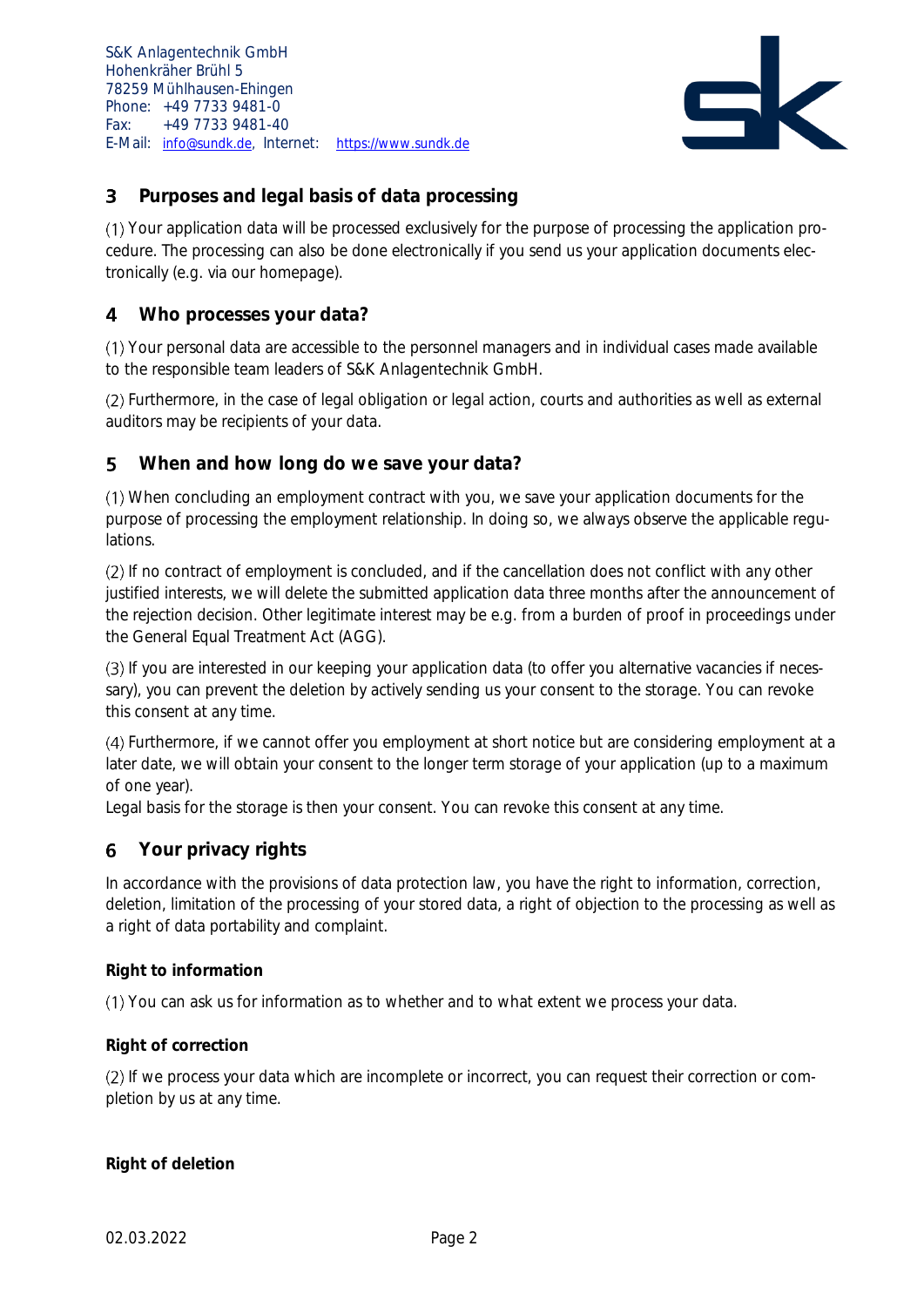S&K Anlagentechnik GmbH Hohenkräher Brühl 5 78259 Mühlhausen-Ehingen Phone: +49 7733 9481-0 Fax: +49 7733 9481-40 E-Mail: [info@sundk.de,](mailto:info@sundk.de) Internet: [https://www.sundk.de](https://www.sundk.de/)



(3) You may request the deletion of your data from us if we process them improperly or the processing disproportionately interferes with your legitimate interests. Please note, however, that there may be grounds for opposing immediate deletion, e.g. in the case of legally regulated storage requirements.

### **Right to restriction of processing**

You may ask us to restrict the processing of your data if

- you contest the accuracy of the data for a period enabling us to verify the accuracy of the data
- the processing is unlawful and you oppose the deletion of the data and request the restriction of their use instead
- we no longer need the data for its intended purpose but you require the data for the establishment, exercise or defence of legal claims
- you objected to the processing of the data pursuant to Art. 21 (1) GDPR.

### **Right to data portability**

You have the right to receive the data, which you have provided, in a structured, commonly used and machine-readable format and have the right to transmit that data to another without hindrance provided that

- we process this data based on a revocable consent given by you or for the performance of a contract between us, and
- the processing is carried out by automated means.

### **Right to object**

(6) Since we process your data for legitimate interest, you can object to this data processing at any time for reasons that arise from your particular situation. We will then no longer process your data unless we can demonstrate compelling legitimate grounds for processing that outweigh your interests, rights and freedoms, or the processing is for the purpose of enforcing, pursuing or defending legal claims.

### **Right to revoke a data protection consent**

You can revoke your consent to the processing of your data at any time without giving reasons.

### **Right of appeal**

If you believe that we violate German or European data protection laws when processing your data, please contact us at the E-Mail datenschutz@sundk.de to clarify questions.

You also have the right, of course, to contact the responsible supervisory authority, the respective regional authorities for data protection supervision. Contact details of the Data Protection Authority can be found at [https://www.baden-wuerttemberg.datenschutz.de/beschwerdeformular/.](https://www.baden-wuerttemberg.datenschutz.de/beschwerdeformular/)